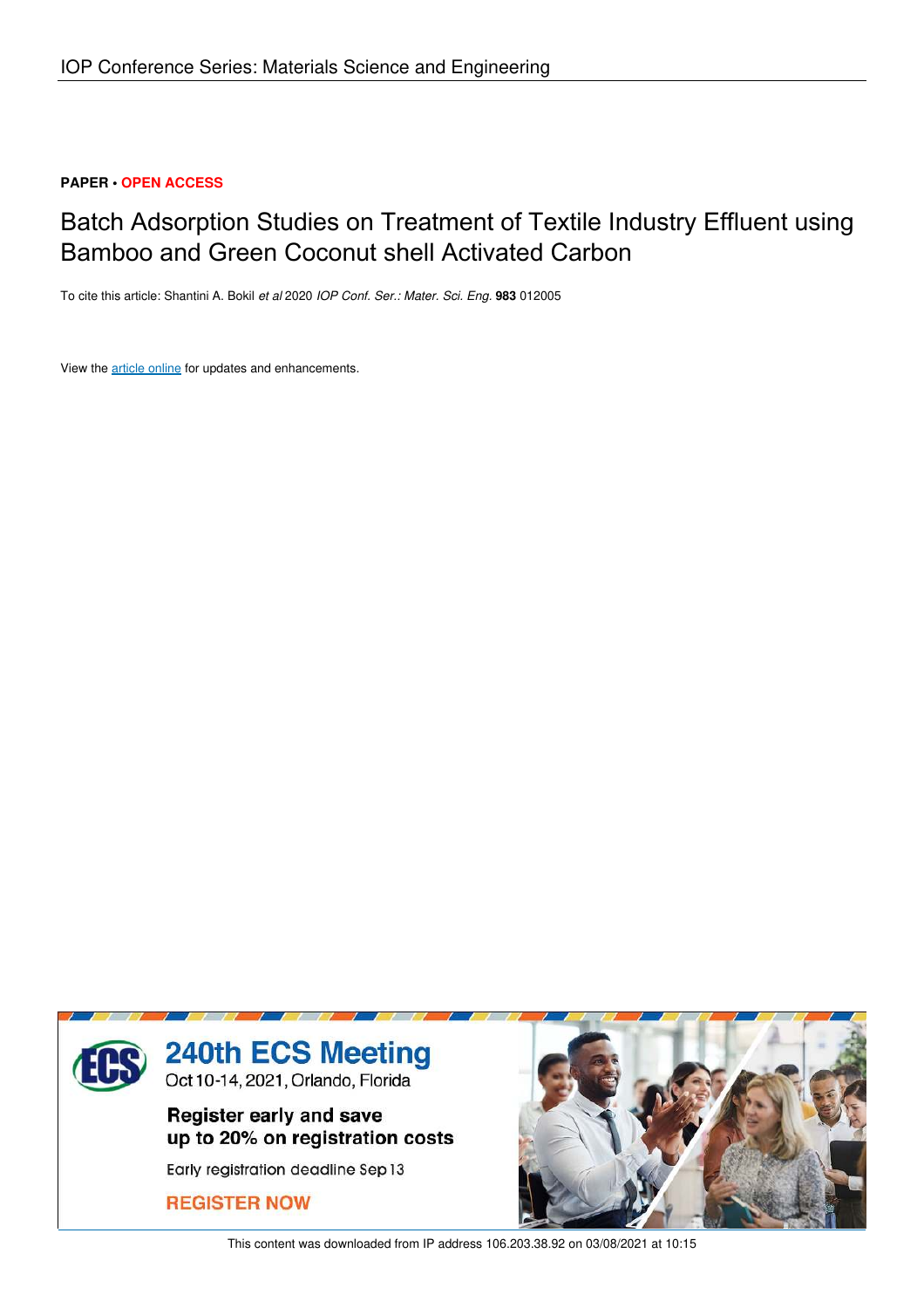# **Batch Adsorption Studies on Treatment of Textile Industry Effluent using Bamboo and Green Coconut shell Activated Carbon**

**Shantini A. Bokil**1\* **, Niraj S. Topare**<sup>2</sup> **, Satish V. Khedkar**<sup>3</sup>

1\* School of Civil Engineering, Dr. Vishwanath Karad MIT World Peace University, Pune-411 038, India

2 School of Chemical Engineering, Dr. Vishwanath Karad MIT World Peace University, Pune-411 038, India

 $3$  Department of Chemical Engineering, College of Engineering & Technology, Akola-444 104, India

E-mail: shantini.bokil@mitwpu.edu.in

**Abstract.** The use of activated carbon (AC) as a strong adsorbent was commonly used. This work deals with the study of textile industry wastewater (dye) adsorption on AC produced from Bamboo and Green coconut shell through chemical activation method. The effect of various process parameters such as the amount of adsorbents, initial concentration of dye, pH, contact time, temperature and agitation speed on percentage removal of dye on the activated carbon i.e. Bamboo activated carbon (BAC) and Green Coconut Shell Activated carbon (GCSAC) batch adsorption tests were investigated. Testing was performed for quantitative description of Langmuir and Freundlich equilibrium adsorption isotherms. Based on the experimental findings, the equilibrium was observed in 6 hours. Langmuir isotherm was the best suited for the adsorption of dye, with a maximal adsorption capacity of 142.86 mg / gm. The removal of dye by the use of BAC has been found to be greater than GCSAC.

#### **1. Introduction**

Owing to the widespread and growing use of a variety of dyes, contamination from waste water has become a serious environmental threat in recent years. In many industries including textiles, rubber, plastics, printing, leather, cosmetics and others, dyes are commonly used in the manufacture of coloured goods as well. It is estimated that approximately 3% of these colours, which are produced from most of textiles, are dumped into the water system [1]. The ecological structure of the receiving surface water potential is impaired by the waste water, and so the groundwater supplies are definitely disrupted. The majority of dyes used are stable to light and are not biodegradable in the textile industry.

 It is important to process it before discharge in the atmosphere to reduce the risk of contamination from this waste. In order to remediate wastewater dyes, various processes have been investigated including photo-catalytic degradation using UV  $/$  TiO<sub>2</sub>, sound degradation, biologic Fenton treatment, biodegradation, chemical biological integration process, electrochemical process, adsorption process, degradation process with chemical coagulation-flocculation, etc. It has proven to be the most efficacious among the different techniques for its remediation adsorption technique [2-3]. Adsorption is a process of unit activity which refers to the fixation of molecules to the surface. This is because certain solids preferably adsorb another solution on their surfaces from the solution. Especially with different adsorbents, dyes are removed [4].

 A variety of these adsorbents were investigated for removal, including the orange peel, the neem seed, the olive cakes, the date palm, the olive shell, the coal etc. In comparison to other adsorbents, however, activated carbon had important removal properties and it is a flexible, high porosity, high

Content from this work may be used under the terms of theCreative Commons Attribution 3.0 licence. Any further distribution of this work must maintain attribution to the author(s) and the title of the work, journal citation and DOI. Published under licence by IOP Publishing Ltd 1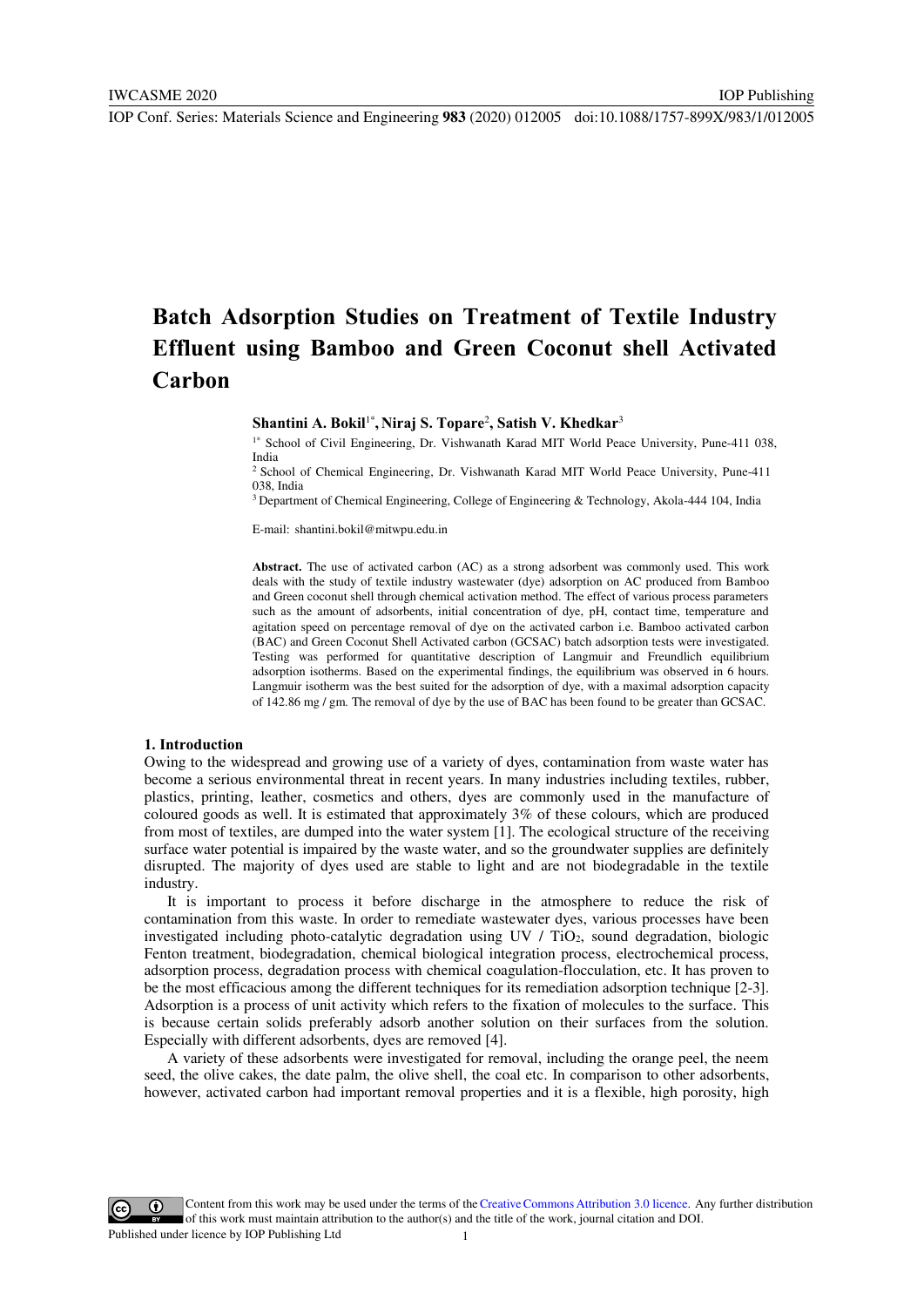surface adsorbent. Selectively the activated charcoal has been used for removing dye, commonly used in the textile field, among different forms of dyes extracted [5]. The purpose of this study is therefore to evaluate the impact of the process parameters such as the amount of adsorbents (0.5, 1, 1.5, 2, 2.5 g/L), initial concentration of dye (200, 400, 600, 800 mg/L), pH (3, 5, 7, 9, 11), contact time (1, 2, 3, 4, 5, 6, 7, 8 Hrs.), Agitation speeds (100, 200, 300 rpm) and temperature (30, 40, 50 °C) on removal capacity of dye. However, compared with other conventional adsorbents the adsorption activity of BAC for removal of dye, water has been less reported.

## **2. Experimental**

# *2.1. Preparation of adsorbents:*

The materials necessary for the preparation of the AC (bamboo and green coconut shell) were collected in the local region. To extract soil, dried and crushed seving through a 60-mesh sieve, bamboo and green coconut shell have been washed. The chemical activation agent phosphoric acid (H3PO4) was used to generate AC. All Chemicals were used analytical (AR) grade and the glassware was washed with distilled water. The carbonization of the materials was done at 200°C for two hours and allowed to cool at room temperature. A 250 g sample of crushed bamboo and green coconut shell was combined with a fixed volume of  $H_3PO_4$ . A bamboo/ $H_3PO_4$  and a green coconut shell/ $H_3PO_4$ mixture were used and kept in the stainless steel container. The container was put in a muffling oven at a temperature of  $600^{\circ}$ C, reached progressively within 3 hours and was held for 45 minutes. BAC and GCSAC were washed after cooling down until pH 7. In an oven at 100 ° C, the samples were then dried overnight to minimize any moisture content. In an airtight bottle the prepared BAC and GCSAC were stored. Figure 1 shows the flow of processing of raw materials to AC.



**Figure 1.** Flow of processing of raw materials to AC

## *2.2. Characterization of adsorbents:*

BAC and GCSAC are the two adsorbents used in the present investigation. Adsorbents used for their characterization, such as bulk density, particle size, surface area and proximate analysis, provide physico-chemical characteristics. Physico-chemical characteristics of the adsorbents are presented in Table-1, BAC bulk density is noted to be lower than GCSAC.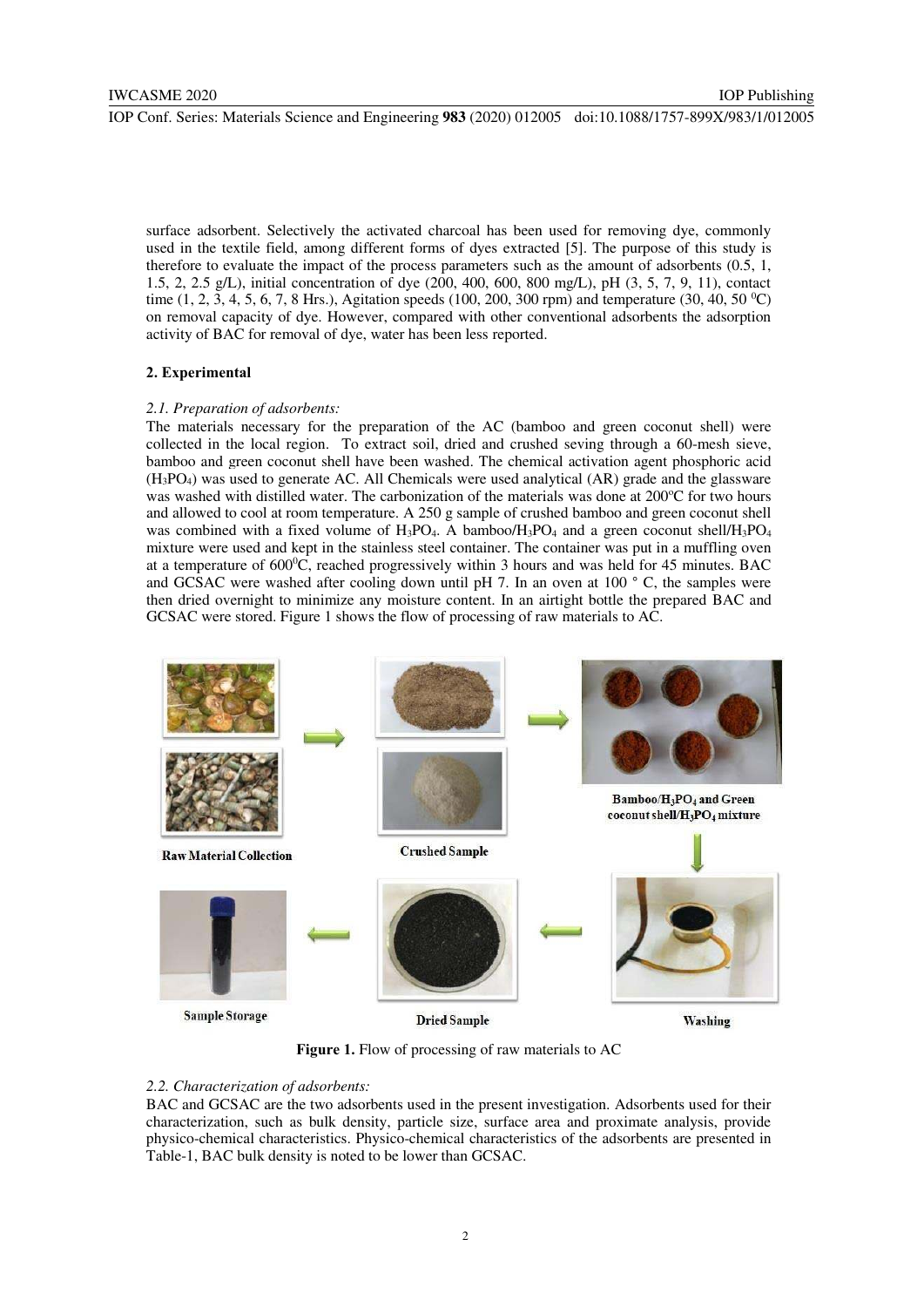| Sr.No                      |                                      |            | <b>Adsorbent Types</b> |  |  |
|----------------------------|--------------------------------------|------------|------------------------|--|--|
|                            | <b>Properties</b>                    | <b>BAC</b> | <b>GCSAC</b>           |  |  |
|                            | <b>Typical Properties</b>            |            |                        |  |  |
| 1                          | Specific surface area $(m^2 g^{-1})$ | 316.20     | 291.80                 |  |  |
| 2                          | Total pore volume $(cm3 g-1)$        | 0.27       | 0.31                   |  |  |
| 3                          | Average pore diameter (A)            | 34.95      | 42.72                  |  |  |
| 4                          | Bulk density $(g \text{ cm}^{-3})$   | 0.60       | 0.71                   |  |  |
| Proximate analysis (wt. %) |                                      |            |                        |  |  |
| 1                          | Moisture                             | 9.39       | 10.70                  |  |  |
| 2                          | Volatile matter                      | 25.57      | 26.77                  |  |  |
| 3                          | Fixed carbon                         | 63.37      | 60.77                  |  |  |
| 4                          | Ash content                          | 1.67       | 2.09                   |  |  |
| <b>Ultimate analysis</b>   |                                      |            |                        |  |  |
| 1                          | C                                    | 61.74      | 58.74                  |  |  |
| 2                          | H                                    | 1.37       | 2.24                   |  |  |
| 3                          | N                                    | 5.63       | 3.07                   |  |  |
| 4                          | S                                    | 9.33       | 9.99                   |  |  |
| 5                          | O (by difference)                    | 21.96      | 21.96                  |  |  |

**Table 1.** Characteristics of the BAC and GCSAC

#### *2.3. Experimental Procedure:*

## *2.3.1. Batch adsorption studies:*

The tests were performed for the adsorption of the dye using the BAC and GCSAC as adsorbent. Adsorption studies are performed through observation of different important parameters such as namely, amount of adsorbents (0.5, 1, 1.5, 2, 2.5 g/L), initial concentration of dye (200, 400, 600, 800 mg/L), pH (3, 5, 7, 9, 11), contact time (1, 2, 3, 4, 5, 6, 7, 8 Hrs.), Agitation speeds ( 100, 200, 300 rpm) and temperature (30, 40, 50  $^{\circ}$ C). The experimental adsorption studies were conducted using a technique of a completely mixed reactor batch (CMBR). At 200 rpm and  $30^{\circ}$  C, the flasks were agitated in an isothermal shaker to achieve a balance. The time was observed for equilibrium of 5 hours.

 The experimental data were therefore calculated up to 8 hours to ensure maximum equilibrium was achieved. For two other flasks containing the same initial dye and the same activated carbon dose were accompanied by identical procedures; however the thermodynamic experiments were studied from 40 to 50 $^{\circ}$ C. The samples were centrifuged for 10 minutes at 1500 rpm in order to avoid interferences from being caused due to carbon fine material and the left-hand concentration in the overnatant solution was analyzed using the UV visible spectrophotometer by monitoring the changes in absorption at a maximum wavelength The dyes were taken from each dyes dye solution at a predetermined time interval [6]. Using the corresponding UV-visible spectrophotometers, dye concentrations in the sample solutions were determined before and after adsorption. It was measured using the normal calibration curve to the dye concentration [7]. In equivalent conditions each test was duplicated and mean values for additional calculations were used. The adsorption value at equilibrium qe (mg / g) was determined accordingly:

$$
q_e = \frac{(C_0 - C_e)V}{X} \tag{1}
$$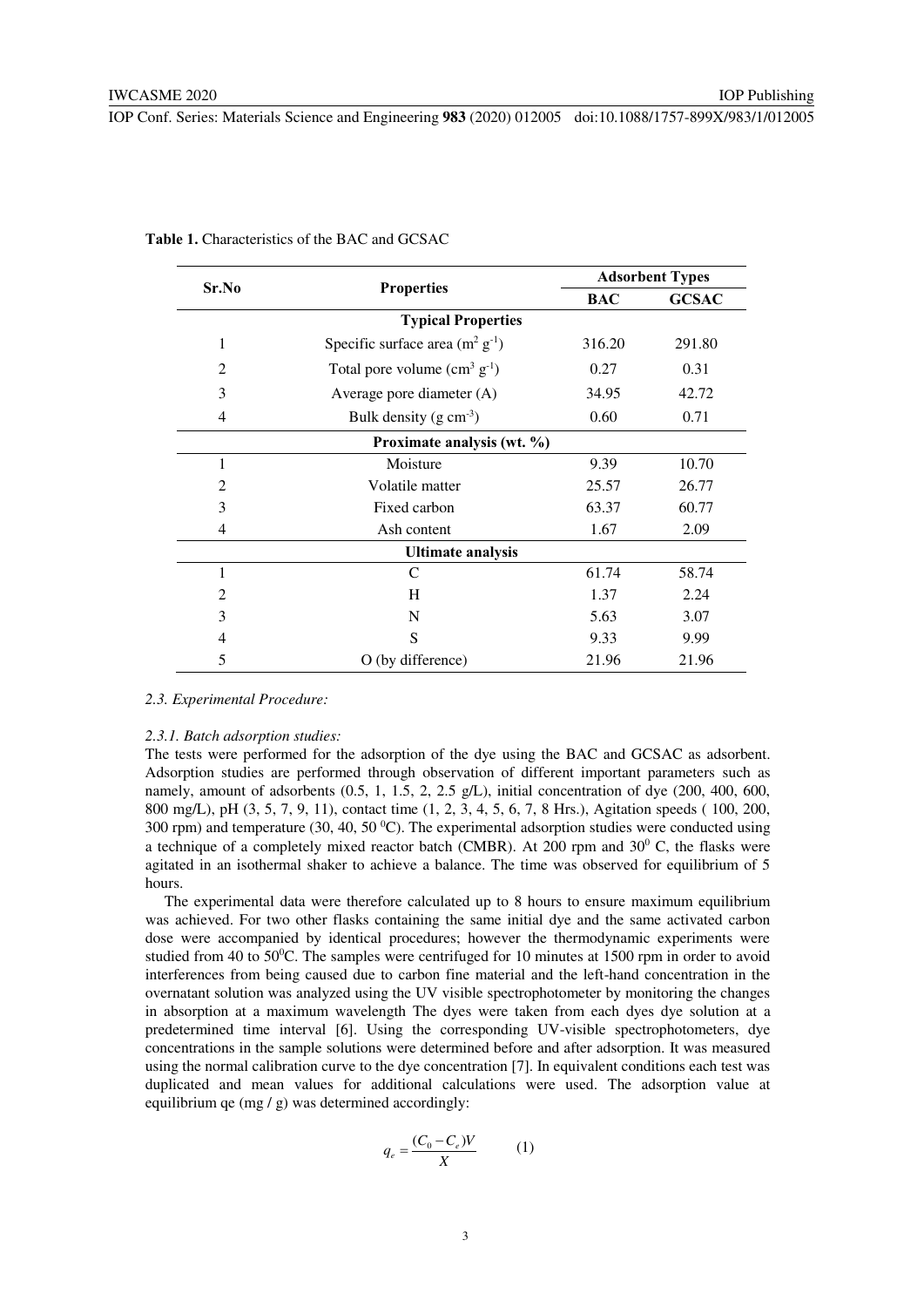Where,  $qe = Adsorbed$  dye per unit adsorbent mass (mg/g),  $C_0 =$  Initial concentration of dye (mg/L),  $C_e$  = Final concentration of dye (mg/L), V = Volume of Solution (ml), X = Dose of dry adsorbent used (gm). For the adsorption experiments, fixed amount of adsorbents Bamboo Activated carbon (BAC) and Green coconut shell Activated carbon (GCSAC) was added to 250 mL of dye in each run at definite pH. In a fixed time interval the suspension was adsorbed. A sample was taken using a pipette at various intervals.

## **3. Result and Discussion**

## *3.1. Influence of operating parameters*

The evaluation in the design of all adsorption systems is of vital importance for various operational parameters such as adsorbent dosage, dye, contact time, temperature, pH, agitation speed, etc . This effect was investigated for the removal by BAC and GCSAC adsorbents of various dyes.

#### *3.1.1. Effect of Adsorbent dose*

A significant parameter is the adsorbent dose since this defines the adsorbent potential for the initial adsorbate stage. Effect of BAC and GCSAC on dye removal by keeping some further experimental condition consistent at an initial dyes concentration of 200 mg/L was examined in adsorbent doses. Figures 2 and 3 demonstrate the effect of the adsorbent dose on dye removal. The results showed that the removal by percentage has increased to a 2 g/L adsorbent dose and remains virtually constant from Figures 2 and 3. This could result from an improvement in the adsorption dose that increases the adsorption region, which enhances the availability of more sites for adsorption. At low concentrations, equilibrium was found to be reached more easily. Therefore, the adsorbent BAC and GCSAC adsorption dose was chosen 2 g/L for all the adsorption experiments



Figure 2. Adsorbent (BAC) dose effect on dye removal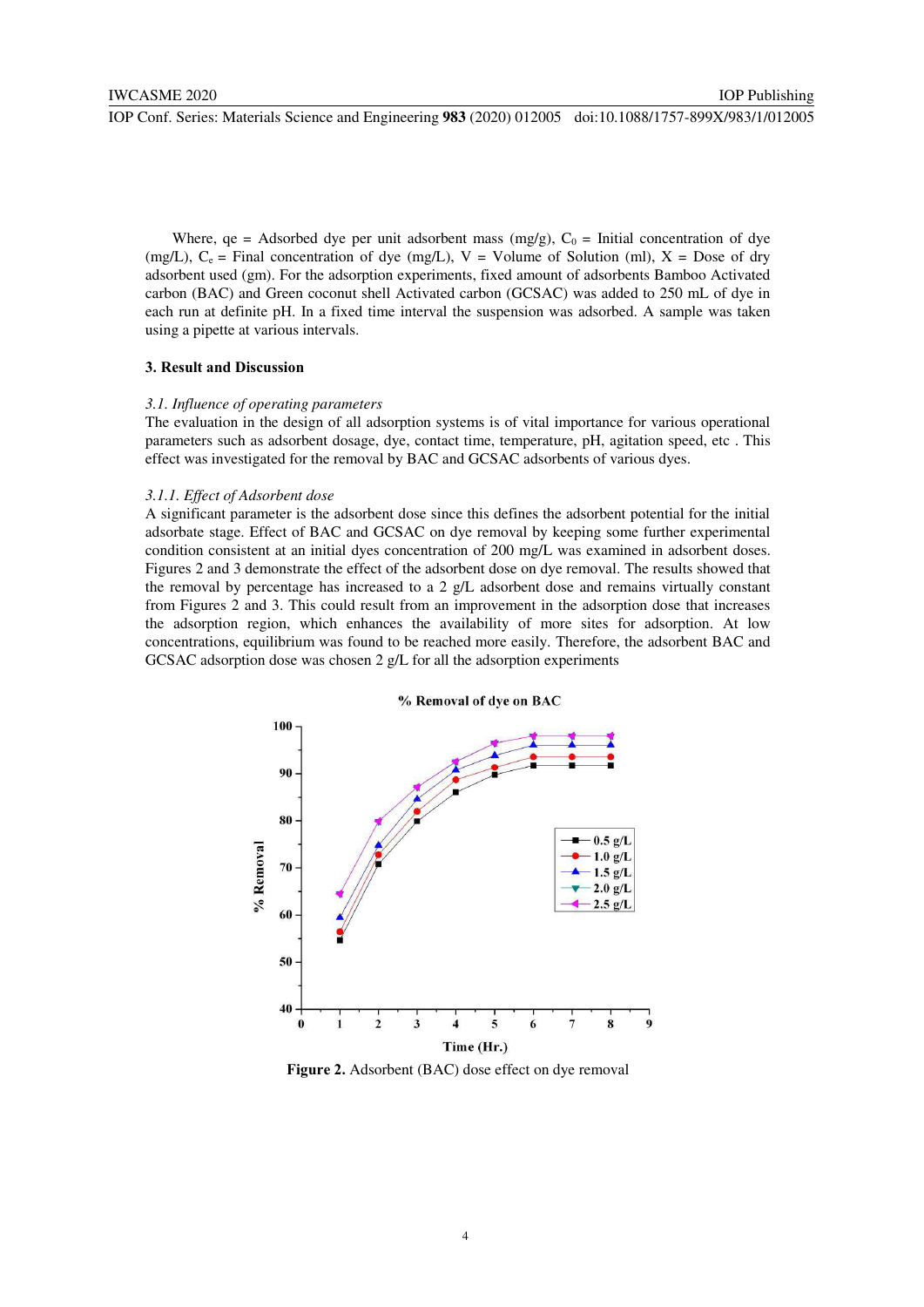

**Figure 3.** Adsorbent (GCSAC) dose effect on dye removal

## *3.2.2. Effect of initial concentrations of dye and contact time*

At different initial dye levels (200, 400, 600, 800 mg/L) at different time intervals, the experimentation was carried out at  $30^{\circ}$ C, with agitation speed at the pH 7 and at a fixed adsorbent dose (2 g/L). The dye removal in various concentrations on BAC and GCSAC is shown in Figure 4 and 5 respectively. The efficiency of the waste water treatment adsorbent is indicated by rapid absorption of contaminants and the establishment of equilibrium in a short time. Even the initial adsorbent or pollutant concentration has an important function since the adsorbent mass will adsorb a fixed amount of solvent only. The further solution or effluent is concentrated, the less effluent amount that can be purified by a specific mass of adsorbent [8]. The fractional adsorption is low in high concentration levels.



**Figure 4.** Initial concentration effect and time of contact with dye on BAC for percentage removal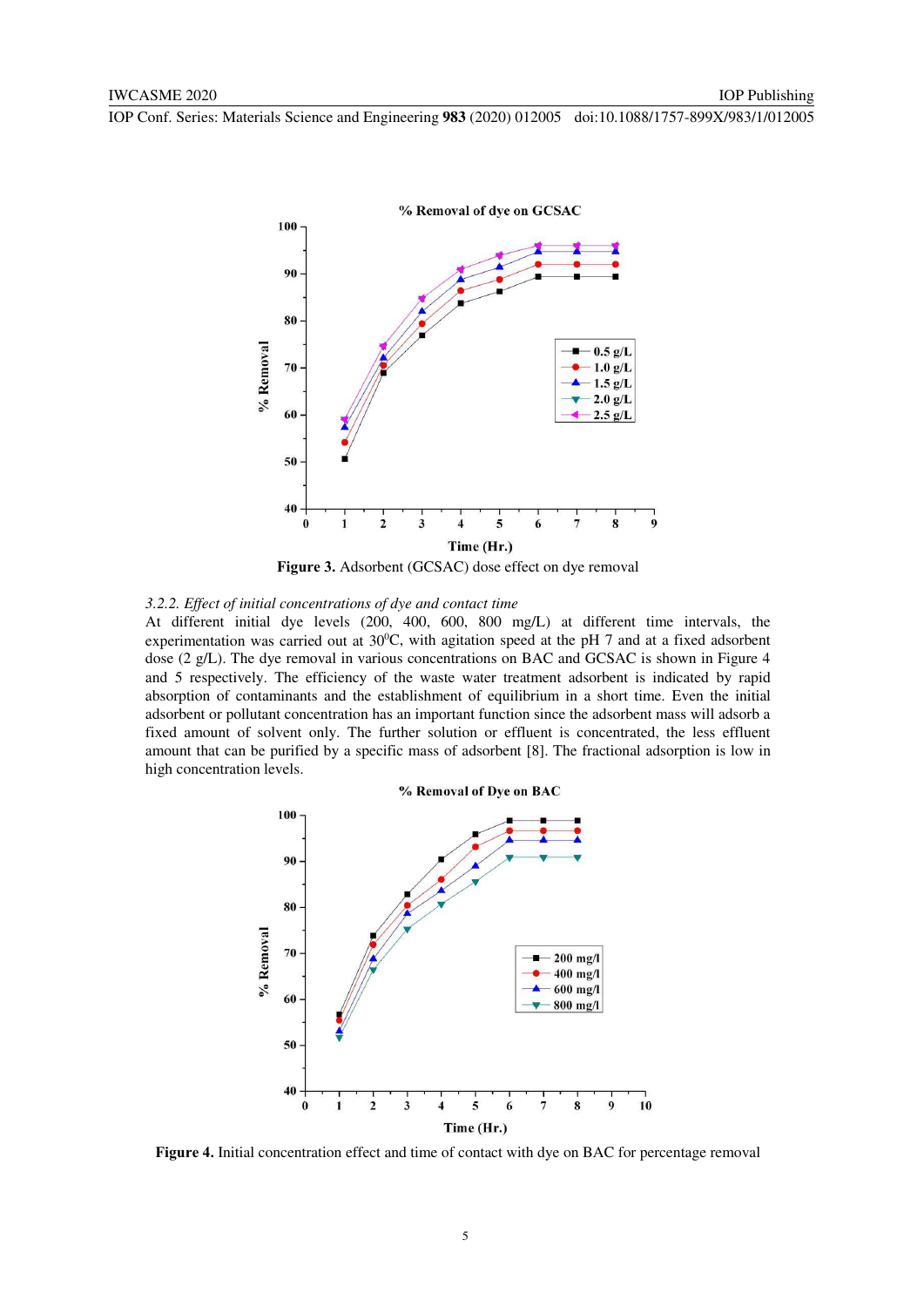

**Figure 5.** Initial concentration effect and time of contact with dye on GCSAC for percentage removal

 It has been observed from Figures 3 and 4 that the removal of the dye is rapid for the first 04 hours and is slower and eventually saturated. A fast adsorption on the outside, followed by slower adsorption on the pores may explain this. Due to the fact that at lower concentrations almost all the colouring molecules were easily assorbed to the outer surface, but further increase in the initial dye concentration, since the initial dye concentration increases from 200 up to 800 mg/L, dye balance was declining from 98.90 to 90.90 %, and dye removal decrease from 96.07 to 89.44 %. The time of equilibrium was found to be independent of the initial concentration of dye. However, it takes 6 hours to reach equilibrium. To ensure complete equilibrium, experimental data were calculated up to 8 hours. The findings show that the removal percentage increases with an initial concentration reduction. However, with an increase in the initial dye concentration in all situations, dye uptake per adsorption unit weight was found to increase.

#### *3.1.3. Effect of pH*

Dyes-containing wastewater will be discharged at a different pH; therefore the effect of pH on dye degradation is necessary to analyse. In the whole of the adsorption process and especially in terms of adsorption capability, the pH of the dye solution affects the surface load of the adsorbent, the level of ionisation of the material in the solution and the dissociation of the working groups on the adsorption's active site [9]. It is well known that, due to the presence of H+ ions, the adsorbent is well adsorbed by the anion to lower pH values. Cations are adsorbed at high pH values because of negative adsorption surfaces. Experiments were performed at different pH values ranging from 3, 5, 7, 9 and 11 in order to examine the influence of pH in the removal percentage. The analysis consisted of an agitation by using a water bath shaker at  $30^{\circ}$  C of 250 ml of a dye solution of 50 mg /l with various pH values (3-11). At 200 rpm, 8 hours were disturbed which was more than enough time for equilibrium. The pH was calibrated using the pH metre and with the solutions 0.1 N N NaOH and 0.1 N HCl. The percentage dye removal in pH function is shown in Figures 6 and 7. At higher pH, dye removal is favourable. With pH rising from 3 to 5, the removal of dye is negligible. The removal of the dye increases significantly above pH 5. The maximum removal of dye was observed to be at pH 11. However there is sharp increase in dye uptake for dye from pH 7 to 9 and then after there is little increase in dye uptake as the pH is further increased from 9 to 11. Therefore the best pH range for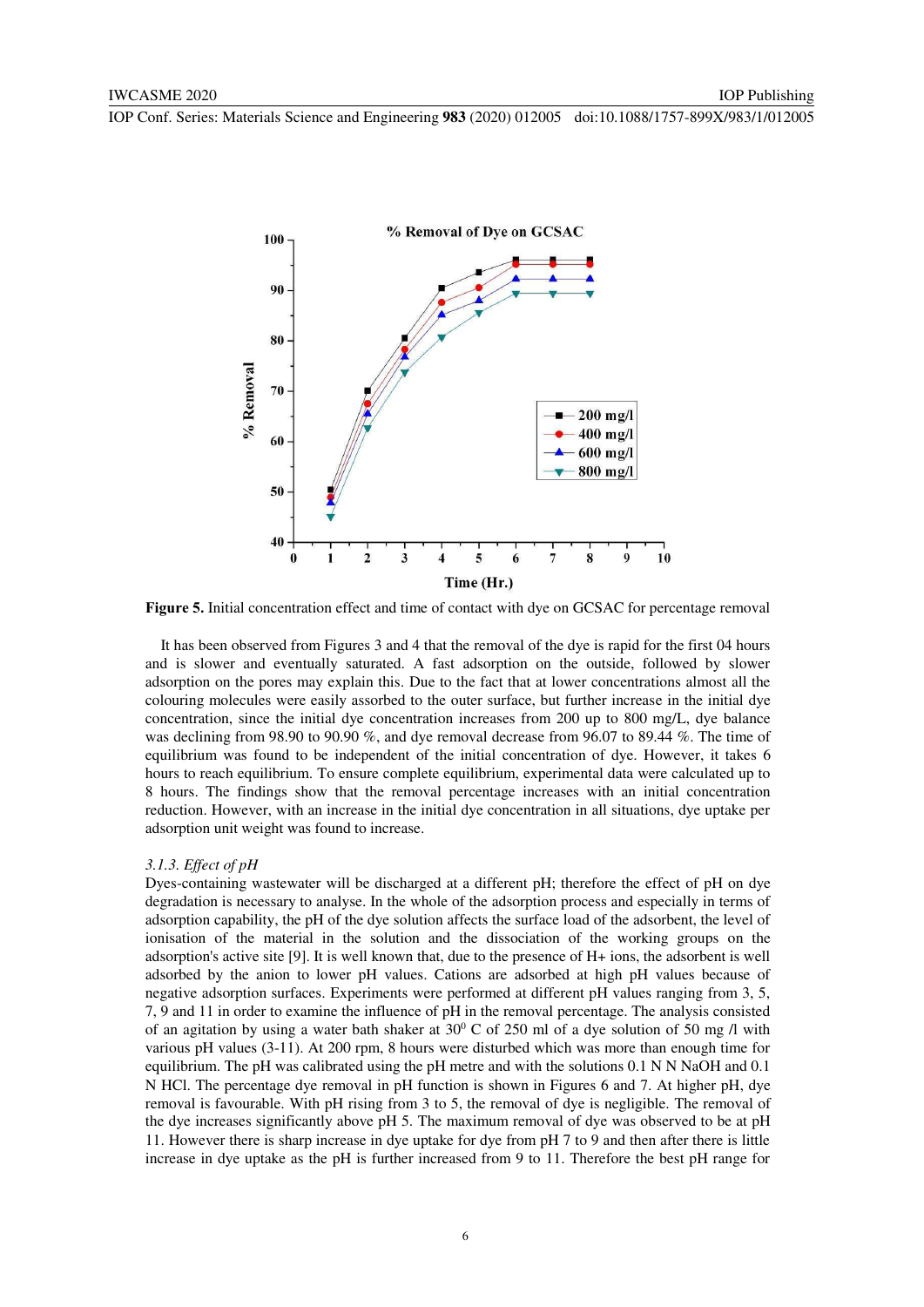adsorption of dye was from 7 to 11. There were also findings showing that dye adsorbent effects on BAC and GCSAC of contact time and pH were studied. No effect of pH on equilibrium time, which remained around 6 hrs, was observed.



**Figure 6**. pH effect and contact time on BAC for percentage removal



**Figure 7.** pH effect and contact time on GCSAC for percentage removal

# *3.1.4. Effect of Agitation speed*

Agitation is an useful characteristic for the delivery of solutions in bulk solutions and for the creation of external border films during sorption [10,11]. A broad range of agitation speeds (100, 200, 300 rpm) has been tested in order to ensure that concentration, pH and temperature, along with other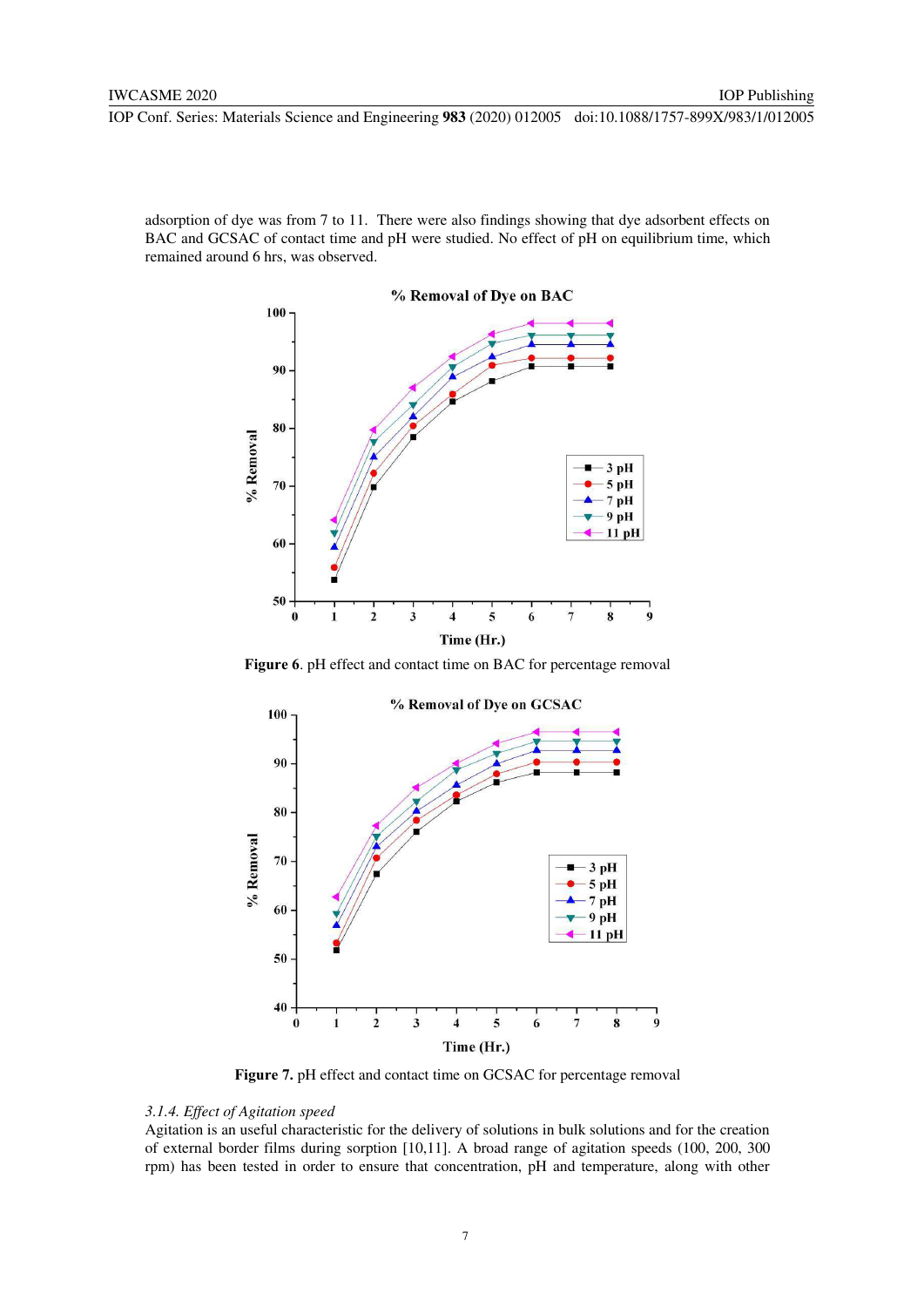parameters, are constant during the process. Figures 8 and 9 display graphically the findings obtained. The equilibrium dye in solid phase was influenced by low turbulent speed from the Figures-8 and 9. These findings suggest that adsorption of dye increases from 89.75 to 97.45% for BAC adsorption, while dyes adsorption of GCSAC increases from 87.24 to 95.95% with rotational speed increases from 100 to 300 rpm. Even so, the absorption of dye is not significantly hampered by increasing the agitation speed from 200 to 300 rpm. In relation to a low speed agitation, however, higher speed equilibrium was achieved.



% Removal of dye on BAC at various Agitation Speeds

**Figure 8.** Agitation speed effect and contact time on dye removal on BAC



**Figure 9.** Agitation speed effect and contact time on dye removal on GCSAC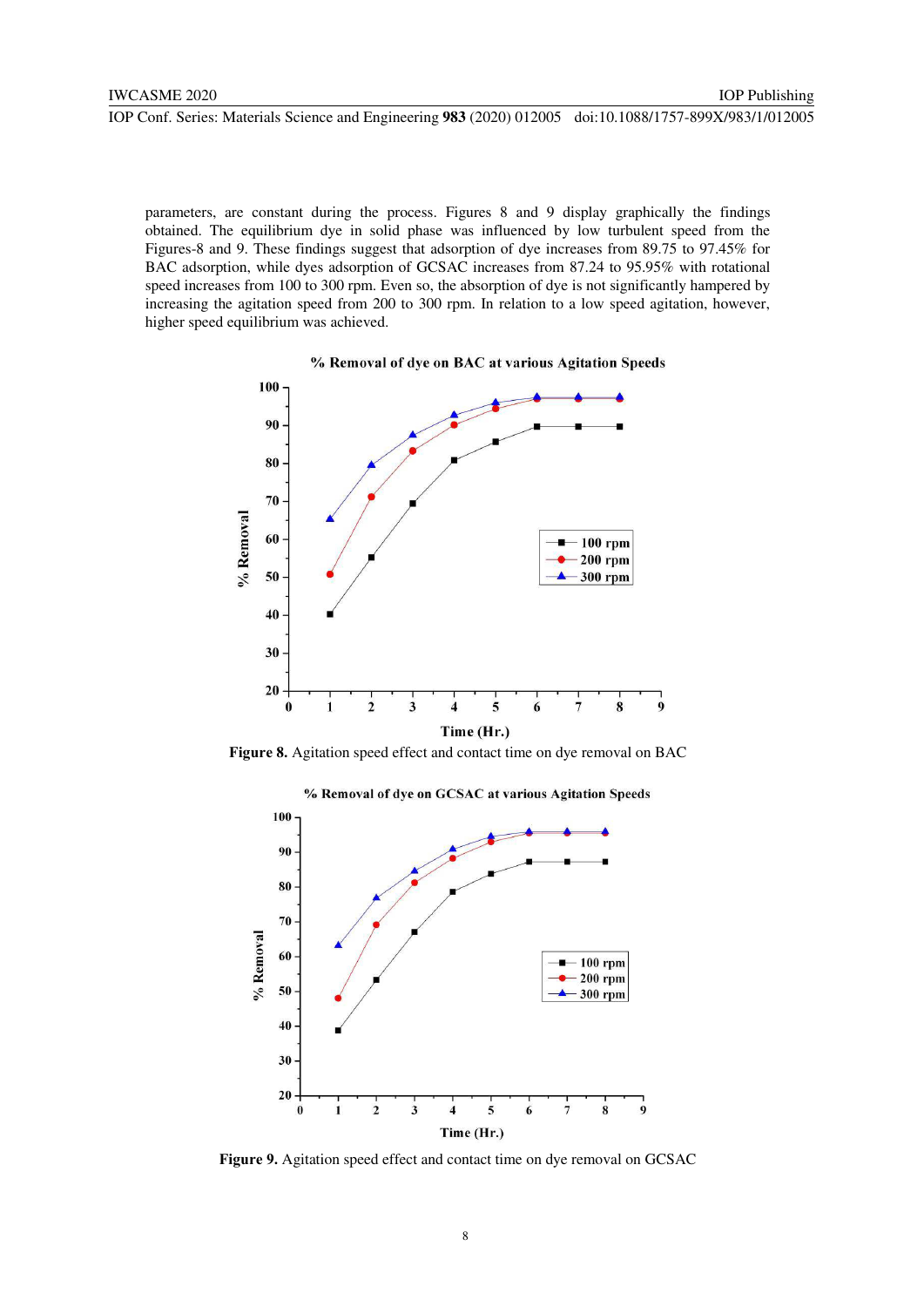# *3.1.5. Effect of Temperature*

The study of influence of temperature on the rate of adsorption is helpful in the determination of increase or decrease in the extent of adsorption and in computing the corresponding activation energies. Several researchers documented adsorption decreases with temperature increases [12,13]. Adsorption experiments were performed in various temperatures (30 $^{\circ}$ C, 40 $^{\circ}$ C and 50 $^{\circ}$ C) at the initial 200 mg/L dye concentrations at pH 7 and 200 rpm.



Figure 10. Temperature effect and contact time on BAC dye removal



Figure 11. Temperature effect and contact time on GCSAC dye removal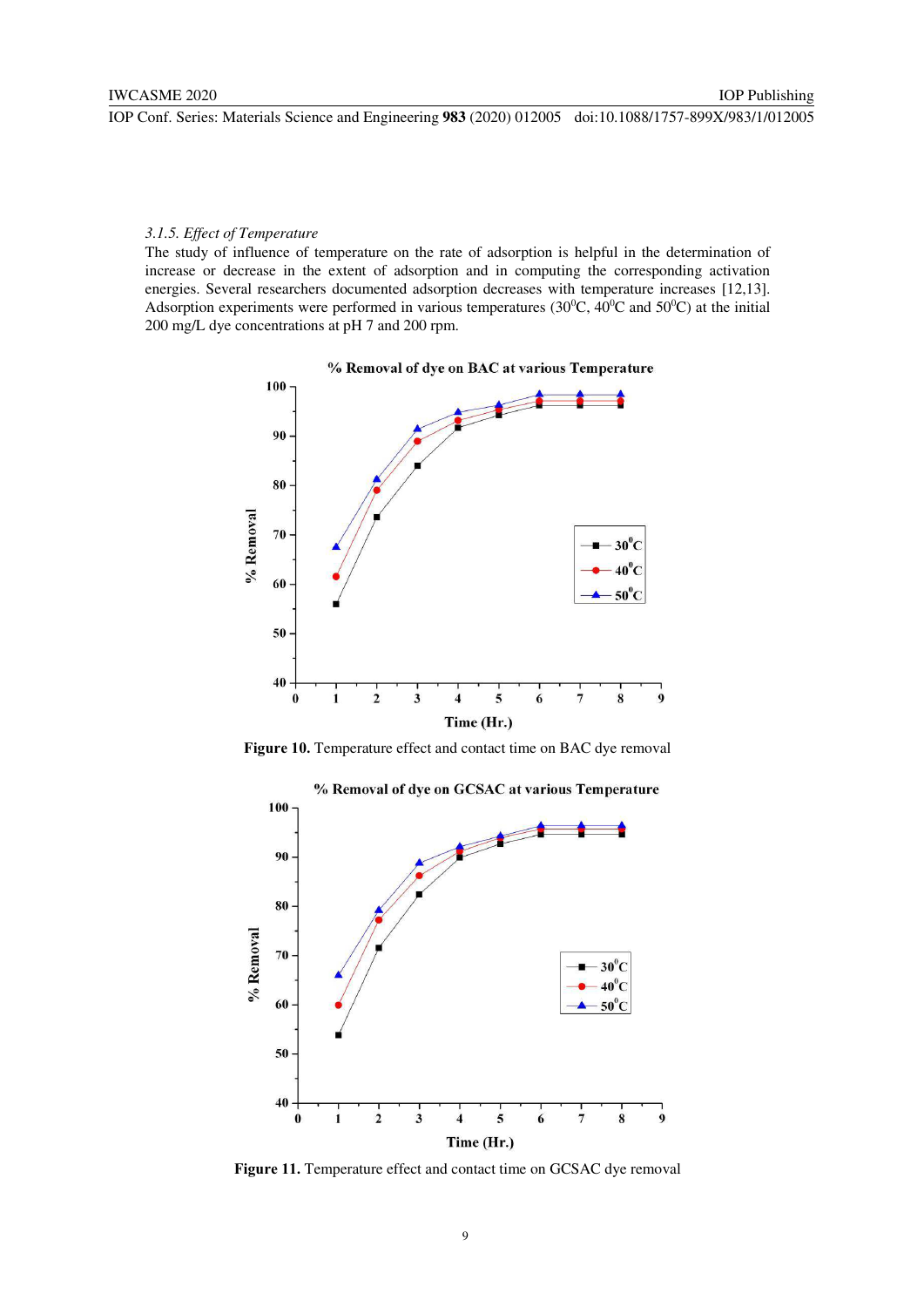Figures 10 and 11 demonstrate graphically the outcomes of dye absorption experiments with various adsorbents (BAC and GCSAC) at different temperatures (30 $^{\circ}$ C, 40 $^{\circ}$ C and 50 $^{\circ}$ C) and it shows that the BAC and GCSAC adsorbent on removal of dyes is increasing as temperature is rising. The percentage removal of by BAC adsorbent increases from 96.25 to 98.44 % where as it increases from 94.64 to 96.39 % in case of GCSAC as adsorbent with the rise of temperature from 30 to  $50^{\circ}$ C at 200 mg/l. There is negligible uptake of dye with increase in temperature from 30 to  $50^{\circ}$ C in view of this all the experiments in batch mode were carried out at  $30^{\circ}$ C. From these figures, it is apparent that the adsorbed species take up relatively quickly at the initial stages of the adsorption process, which is slow in the later stage and ultimately saturated [14]. Furthermore, these curves are smooth, continuous and saturation-focused.

## *3.2. Isotherm results:*

#### *3.2.1. Langmuir Isotherm results:*

Equilibrium data were analysed with Langmuir's model to absorb dye onto BAC and GCSAC. The product with unique adsorption  $(C_e / q_e)$  in relation to the equilibrium concentration  $(C_e)$  has a linear relationship shown in Figures-12-(a, b, c) and 13-(a, b, c) with correlation factors  $(\mathbb{R}^2) > 0.99$  which confirm that the Langmuir model has the same adsorption energy as BAC and GCSAC adsorbents. Form the graph, the slope was found which gives us the value of  $1/(q_{max}K_L)$ . The equation is y = mx + c. The y-axis intercept gives the  $1/q_{\text{max}}=$  m. Maximum  $q_m$  monolayer dye capacity obtained with Langmuir model for dyeing BAC adsorbent is 142.86 mg / gm and 125 mg / gm dye with GCSAC adsorbent at 300<sup>C</sup>. Table 2 and 3, represent the Langmuir Models Isotherm constants for adsorption of dye on BAC and GCSAC.



**Figure 12 (a).** Langmuir Isotherm plot for dye on BAC at 30<sup>°</sup>C

#### 10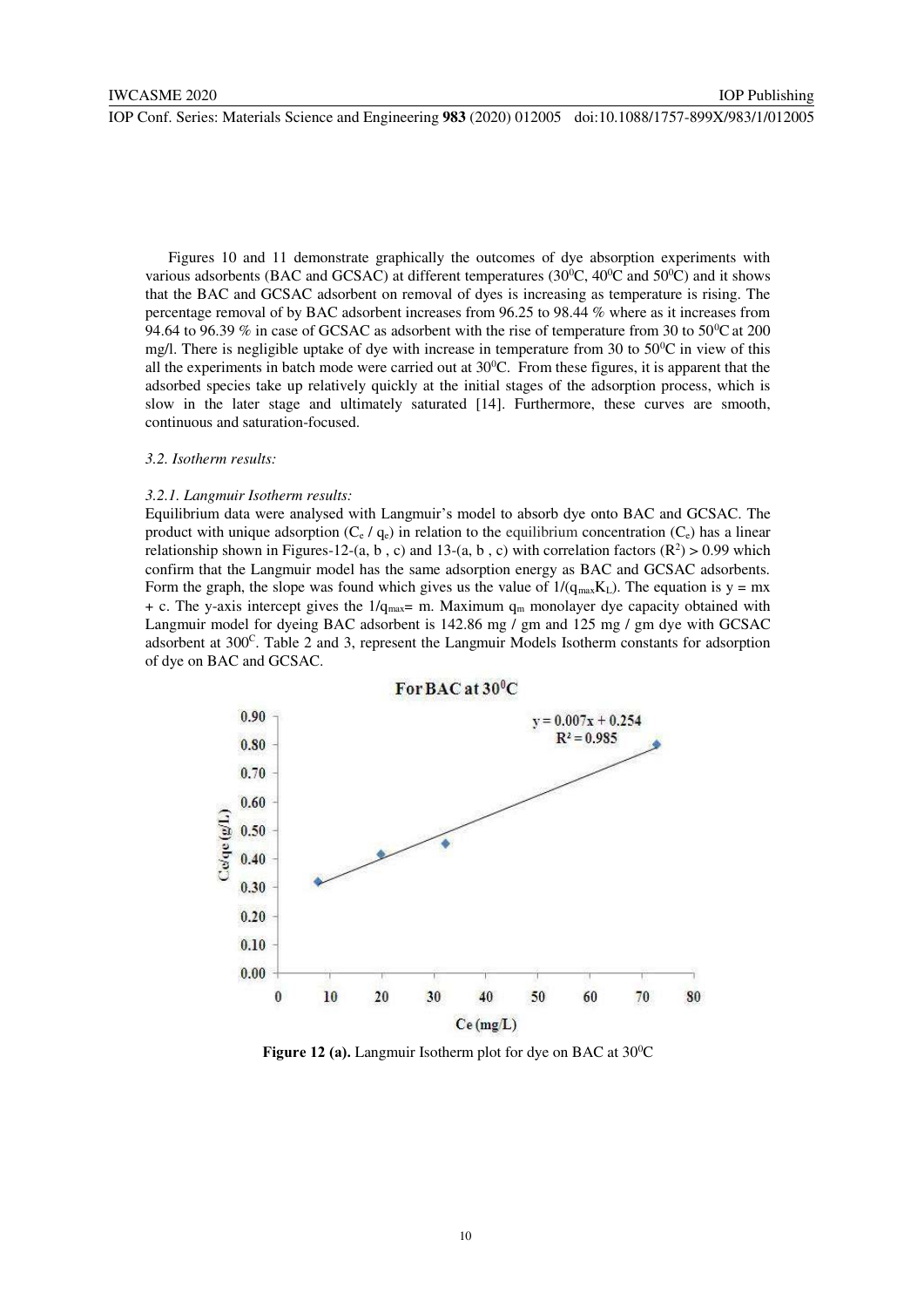

Figure 12 (b). Langmuir Isotherm plot for dye on BAC at 40<sup>o</sup>C\



**Figure 12 (c).** Langmuir Isotherm plot for dye on BAC at 50<sup>o</sup>C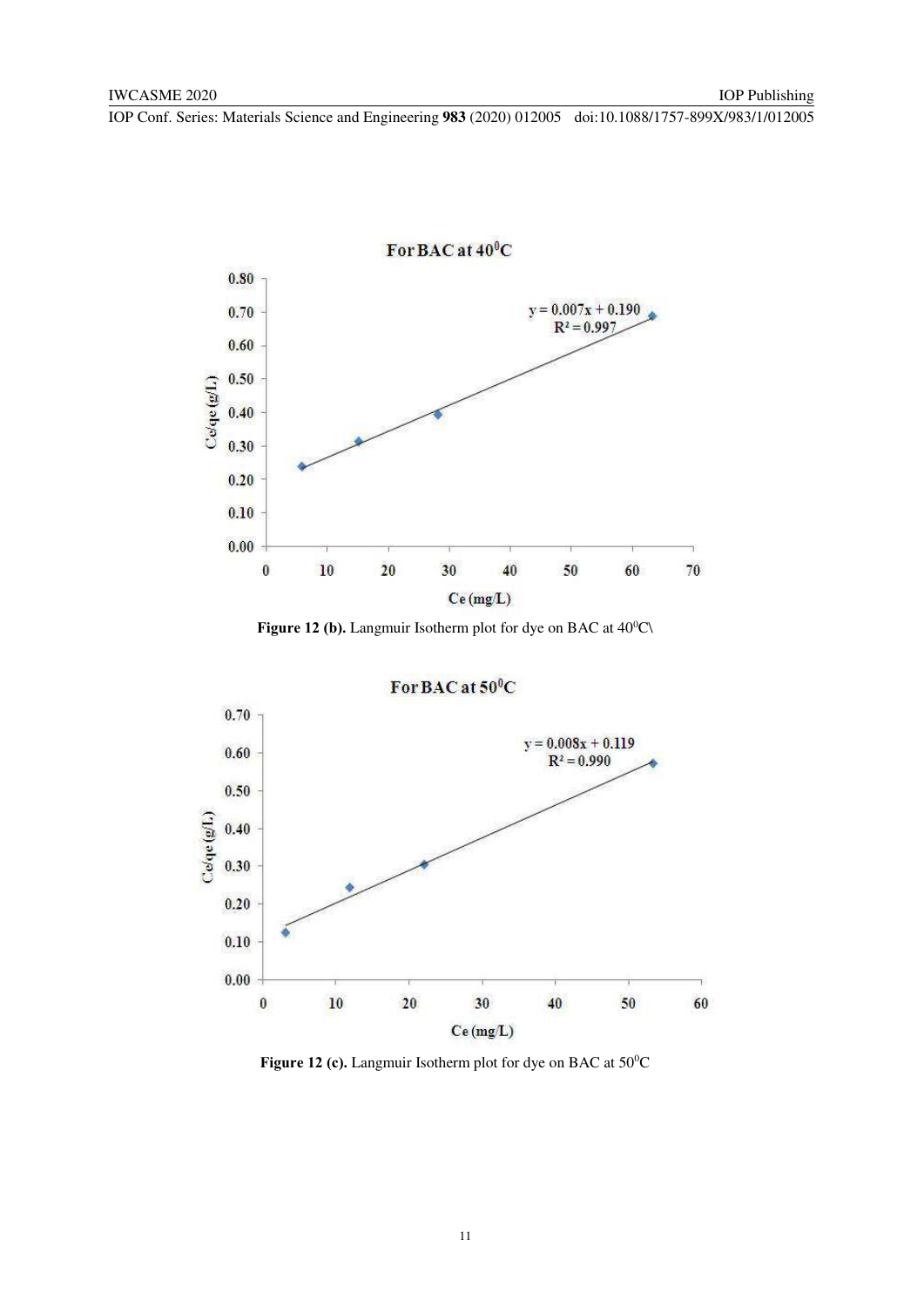

Figure 13 (a). Langmuir Isotherm plot for dye on GCSAC at 30<sup>°</sup>C



Figure 13 (b). Langmuir Isotherm plot for dye on GCSAC at  $40^{\circ}$ C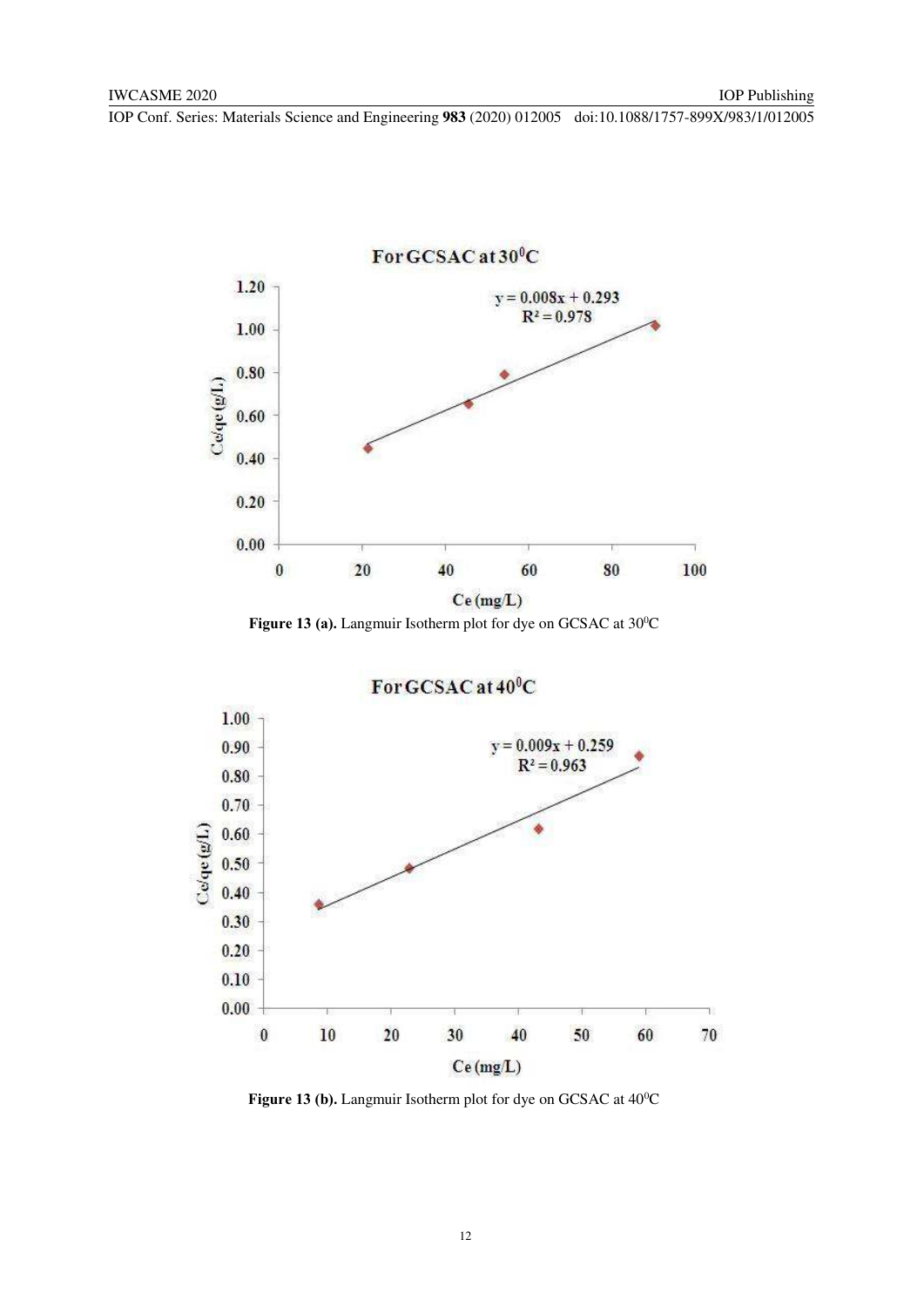

Figure 13 (c). Langmuir Isotherm plot for dye on GCSAC at 50<sup>°</sup>C

| Table 2: Langmuir Models Isotherm constants for adsorption of dye on BAC |  |  |  |
|--------------------------------------------------------------------------|--|--|--|
|--------------------------------------------------------------------------|--|--|--|

| Parameters for the Langmuir adsorption isotherm onto BAC |                    |           |  |
|----------------------------------------------------------|--------------------|-----------|--|
| Temperature $(^0C)$                                      | <b>Constants</b>   | Magnitude |  |
|                                                          | $K_{L}$ [ $L/mg$ ] | 0.024     |  |
|                                                          | $q_{max}$ [mg/g]   | 142.86    |  |
|                                                          | $\mathbb{R}^2$     | 0.985     |  |
|                                                          | $K_L$ [ $L/mg$ ]   | 0.029     |  |
|                                                          | $q_{max}$ [mg/g]   | 142.86    |  |
|                                                          | $\mathbb{R}^2$     | 0.997     |  |
|                                                          | $K_L$ [ $L/mg$ ]   | 0.055     |  |
|                                                          | $q_{max}$ [mg/g]   | 125       |  |
|                                                          | $R^2$              | 0.99      |  |

**Table 3.** Langmuir Models Isotherm constants for adsorption of dye on GCSAC

| Parameters for the Langmuir adsorption isotherm onto GCSAC |                  |           |
|------------------------------------------------------------|------------------|-----------|
| Temperature $(^{0}C)$                                      | <b>Constants</b> | Magnitude |
|                                                            | $K_L$ [ $L/mg$ ] | 0.027     |
|                                                            | $q_{max}$ [mg/g] | 125       |
|                                                            | $\mathbb{R}^2$   | 0.978     |
|                                                            | $K_L$ [ $L/mg$ ] | 0.026     |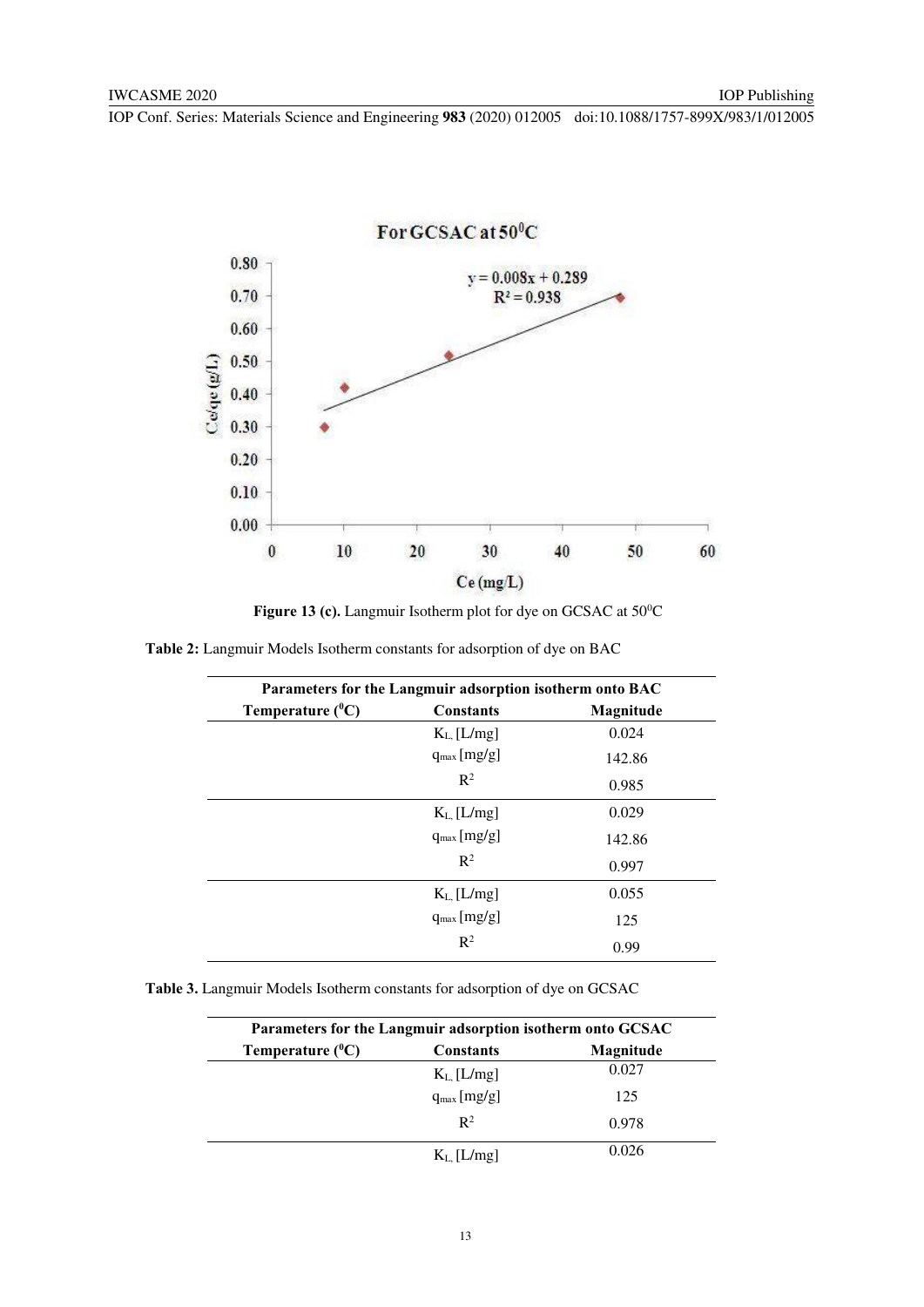| $q_{max}$ [mg/g] | 111.11 |
|------------------|--------|
| $\mathbb{R}^2$   | 0.963  |
| $K_{L}$ [L/mg]   | 0.026  |
| $q_{max}$ [mg/g] | 125    |
| $\mathbb{R}^2$   | 0.938  |

#### *3.2.2. Freundlich Isotherm results*

The data on equilibrium for the dye adsorption to the BAC and GCSAC have been evaluated with the Freundlich equation. Figures-14-(a,b,c) and 15-(a,b,c) represents the plot of ln  $q_e$  versus ln  $C_e$ , This line is straight, with an interception value of ln  $K_F$  and 1 n slop, presented in Tables 4 and 5.  $\mathbb{R}^2$ obtained from the Freundlich model shows that the experimental data can fit into the Freundlich model and n >1 suggests a favorable adsorption mechanism for dye on BAC and GCSAC. On the basis of the  $\mathbb{R}^2$  value, however, the Freundlich isotherm seems less successful than Langmuir isotherm models.



Figure 14 (a). Freundlich Isotherm plot for dye on BAC at 30<sup>o</sup>C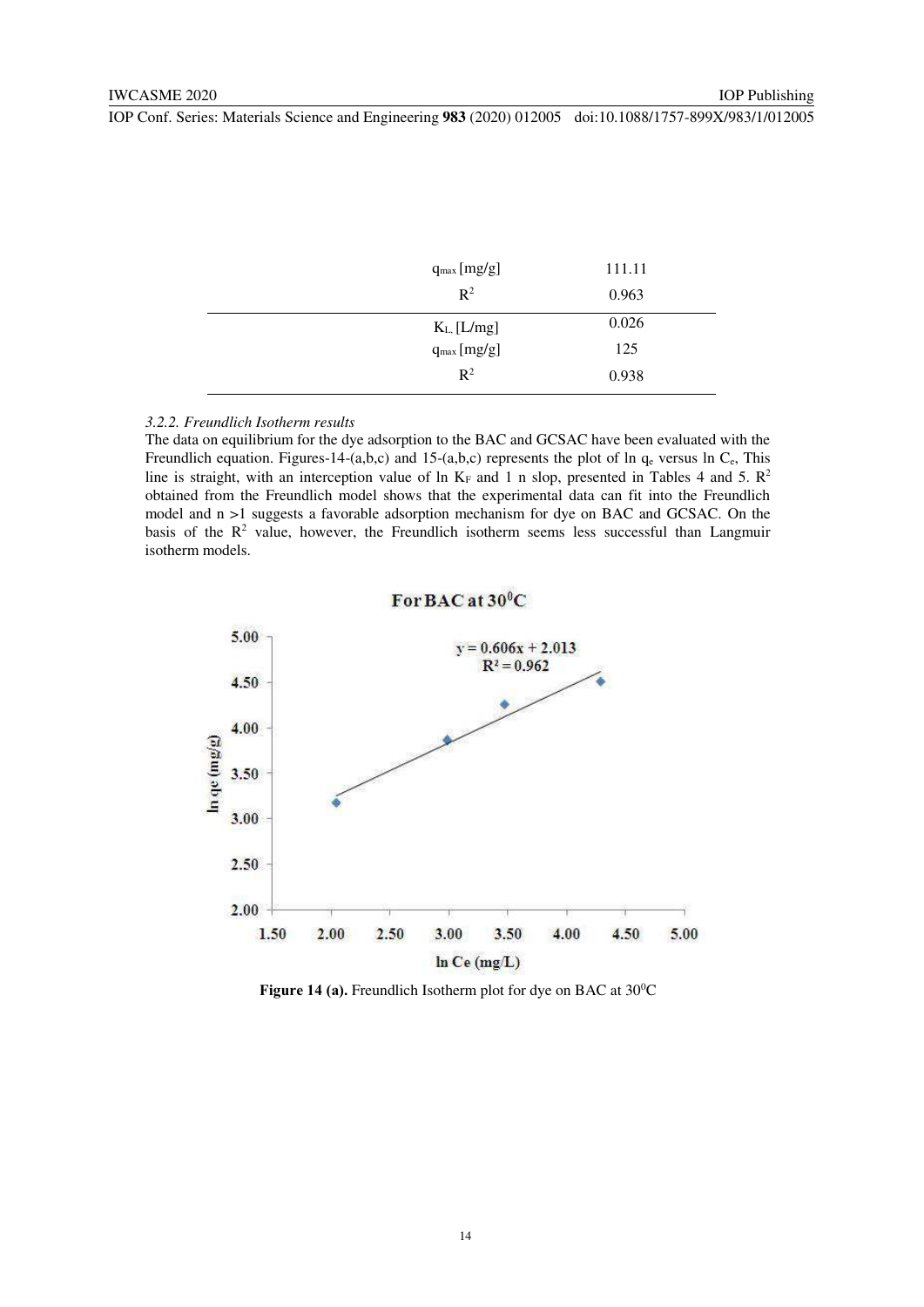

Figure 14 (b). Freundlich Isotherm plot for dye on BAC at 40<sup>o</sup>C



Figure 14 (c). Freundlich Isotherm plot for dye on BAC at 50<sup>°</sup>C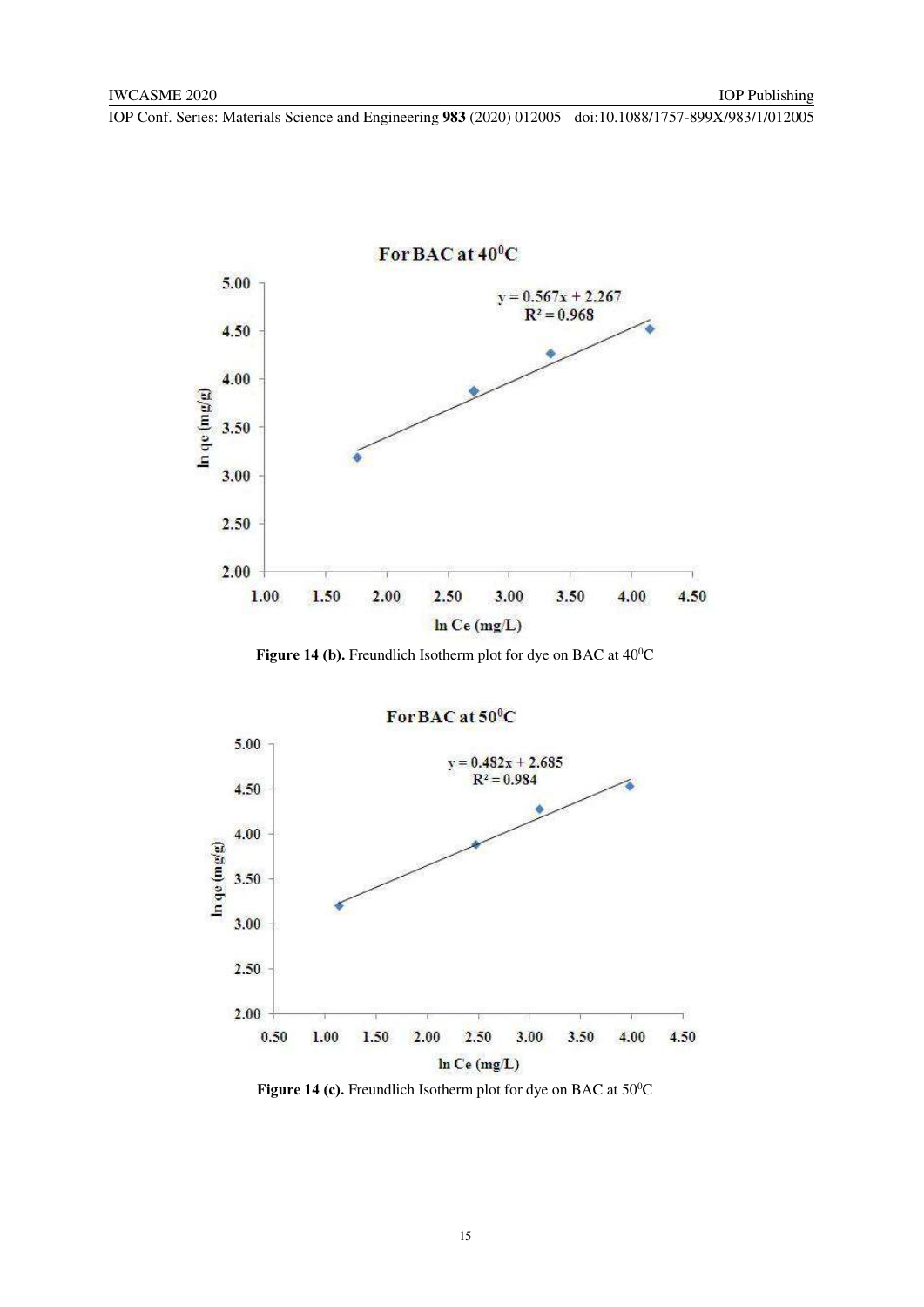

Figure 15 (a). Freundlich Isotherm plot for dye on GCSAC at 30<sup>o</sup>C



Figure 15 (b). Freundlich Isotherm plot for dye on GCSAC at 40<sup>0</sup>C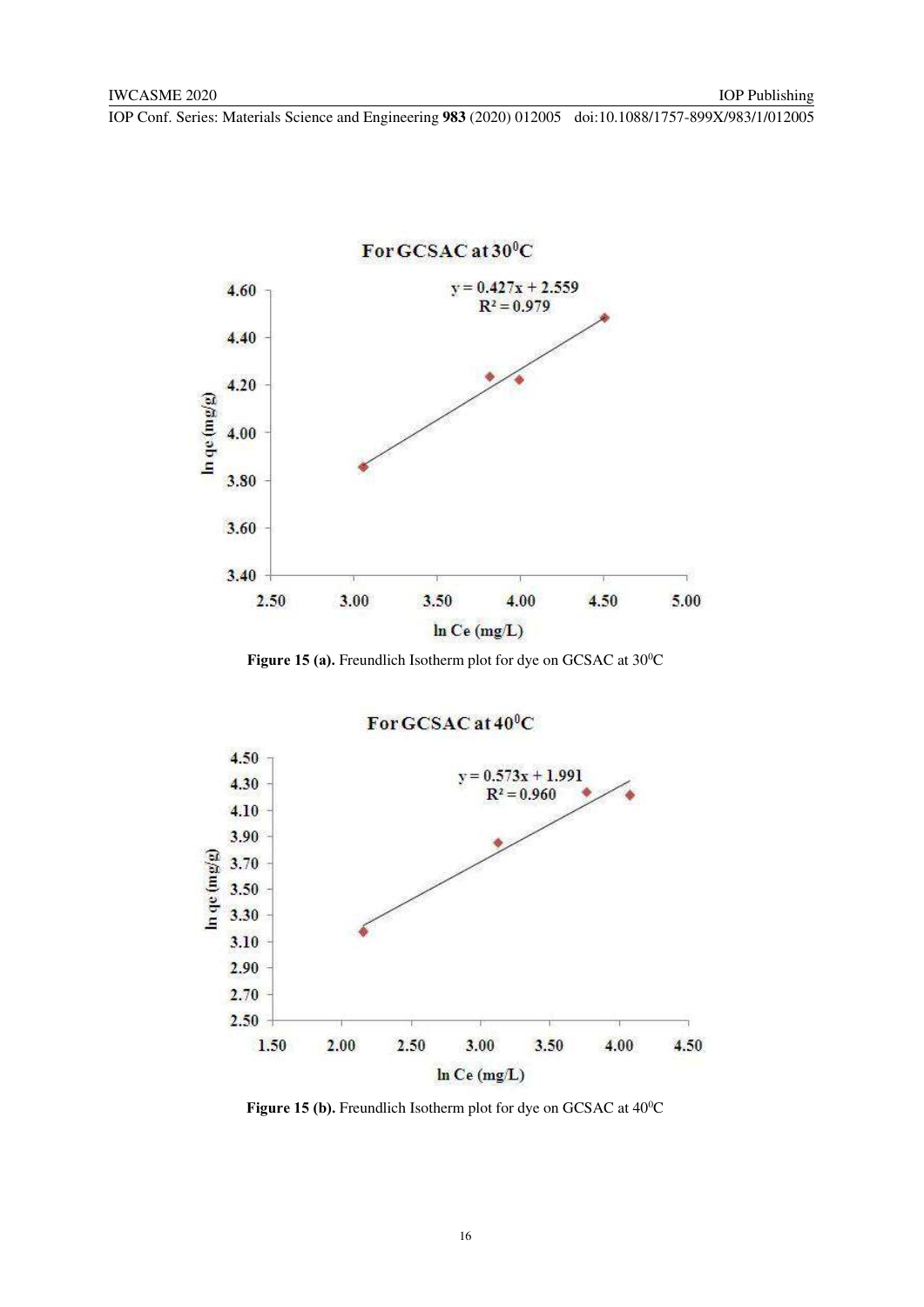

Figure 15 (c). Freundlich Isotherm plot for dye on GCSAC at 50<sup>o</sup>C

**Table 4.** Freundlich Model Isotherm constants for adsorption of dye on BAC

| Parameters for the Freundlich adsorption isotherm onto BAC |                                                       |           |
|------------------------------------------------------------|-------------------------------------------------------|-----------|
| Temperature $(^0C)$                                        | <b>Constants</b>                                      | Magnitude |
|                                                            | $K_F$ , [mg g-1] [mg <sup>3</sup> / g] <sup>1/n</sup> | 6.76      |
|                                                            | n                                                     | 1.65      |
|                                                            | $\mathbb{R}^2$                                        | 0.96      |
|                                                            | $K_F$ , [mg g-1] [mg <sup>3</sup> / g] <sup>1/n</sup> | 8.77      |
|                                                            | n                                                     | 1.76      |
|                                                            | $\mathbb{R}^2$                                        | 0.97      |
|                                                            | $K_F$ , [mg g-1] [mg <sup>3</sup> / g] <sup>1/n</sup> | 13.72     |
|                                                            | n                                                     | 2.07      |
|                                                            | $\mathbb{R}^2$                                        | 0.98      |

**Table 5.** Freundlich Model Isotherm constants for adsorption of dye on GCSAC

| Parameters for the Freundlich adsorption isotherm onto GCSAC |                                                       |           |
|--------------------------------------------------------------|-------------------------------------------------------|-----------|
| Temperature $(^0C)$                                          | <b>Constants</b>                                      | Magnitude |
|                                                              | $K_F$ , [mg g-1] [mg <sup>3</sup> / g] <sup>1/n</sup> | 12.96     |
|                                                              | n                                                     | 2.34      |
|                                                              | $\mathbb{R}^2$                                        | 0.98      |
|                                                              | $K_F$ , [mg g-1] [mg <sup>3</sup> / g] <sup>1/n</sup> | 6.54      |